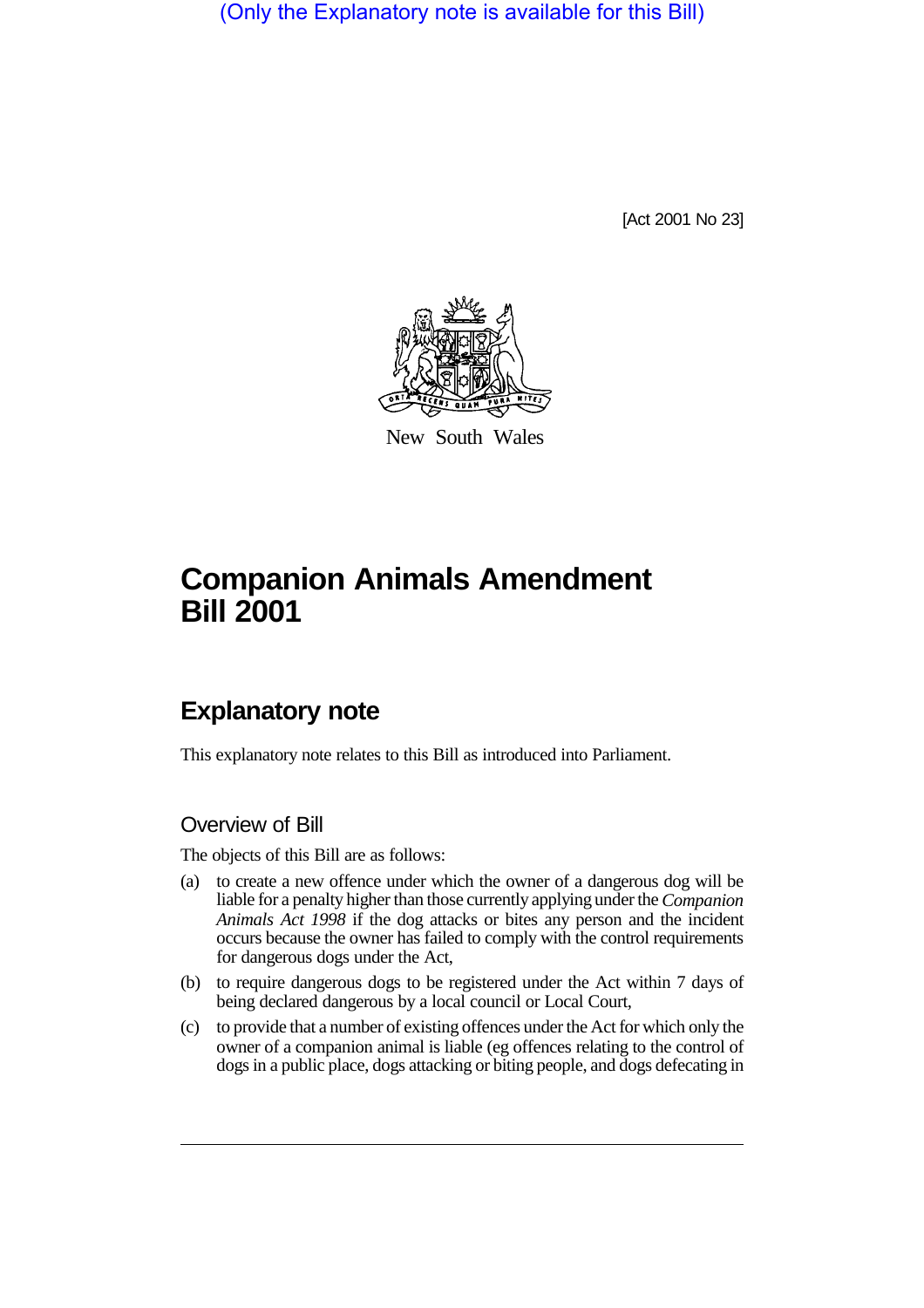Companion Animals Amendment Bill 2001 [Act 2001 No 23]

Explanatory note

public places) will, if the owner is not present at the time of the offence, be offences for which the person who is in charge of the animal is liable (but only if that person is at least 16 years old),

- (d) to create new offences under which the owner of an unregistered companion animal will be liable if the animal is in a place other than where it is ordinarily kept or if the owner fails to comply with a notice to register the animal,
- (e) to make other amendments to the *Companion Animals Act 1998* of a minor, consequential or ancillary nature.

### Outline of provisions

**Clause 1** sets out the name (also called the short title) of the proposed Act.

**Clause 2** provides for the commencement of the proposed Act on a day or days to be appointed by proclamation.

**Clause 3** is a formal provision giving effect to the amendments to the *Companion Animals Act 1998* set out in Schedule 1.

### **Schedule 1 Amendments**

### **Dangerous and restricted dogs**

At present under section 16 of the *Companion Animals Act 1998*, the owner of a dog that attacks or bites any person or animal is guilty of an offence (the maximum penalty is 10 penalty units or 100 penalty units in the case of a dangerous or restricted dog).

**Schedule 1 [14]** amends section 16 to create an additional offence that relates to attacks by dangerous dogs in aggravated circumstances. The owner of a dangerous dog will be guilty of the new offence if the dog attacks or bites a person and the incident occurs because the owner has failed to comply with the control requirements for dangerous dogs under section 51 of the Act (eg the owner has failed to properly fence the dog or display a warning sign on the property where the dog is ordinarily kept). The maximum penalty will be 200 penalty units and/or 2 years imprisonment.

**Schedule 1 [15]** increases the existing penalty for the offence under section 17 of the Act of encouraging a dog to attack or bite a person or animal to 200 penalty units and/or 2 years imprisonment so as to bring the penalty into line with the new offence under section 16 referred to above.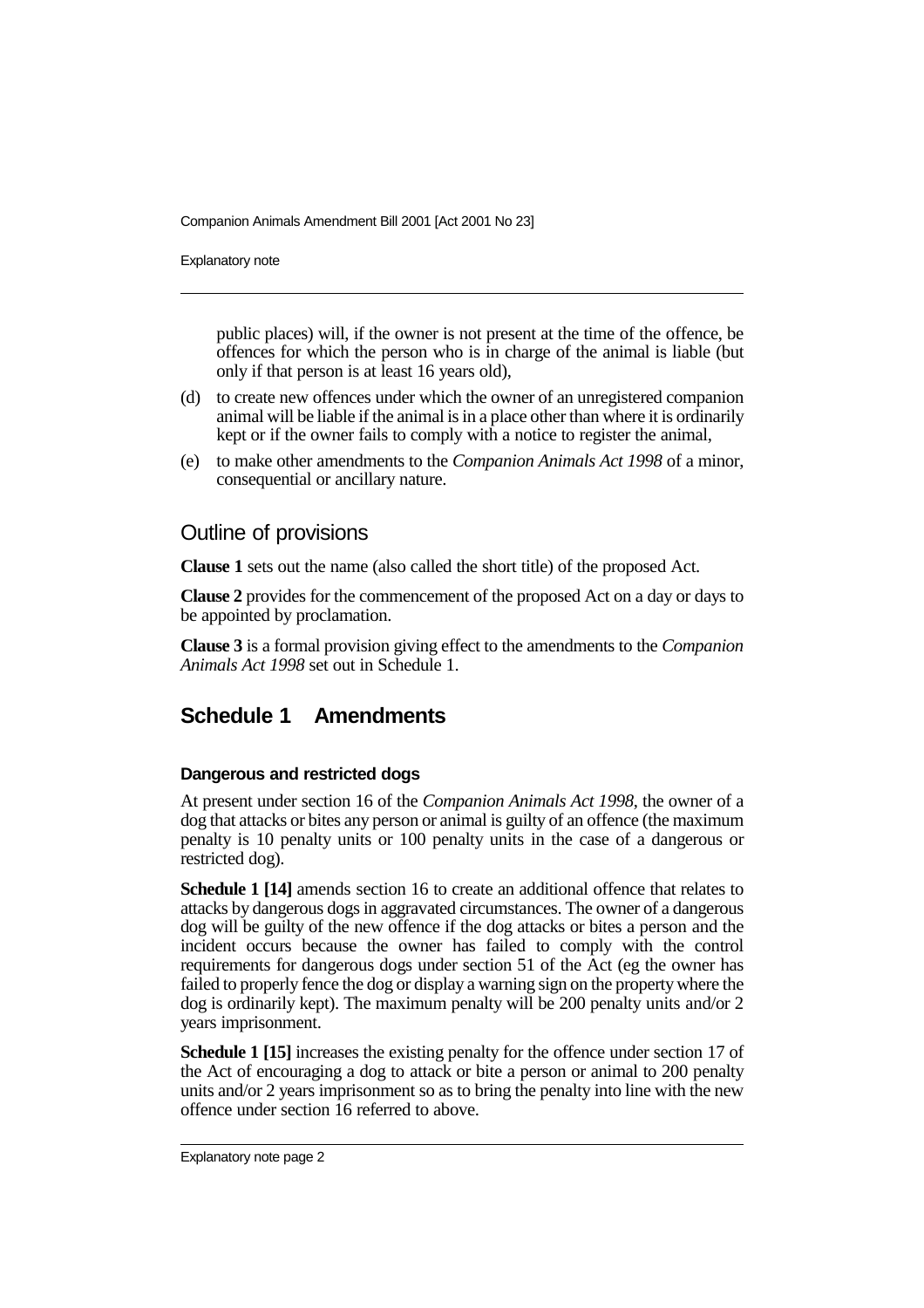Companion Animals Amendment Bill 2001 [Act 2001 No 23]

Explanatory note

**Schedule 1 [18]** provides that a person who is convicted of the new offence under section 16 is permanently disqualified from owning a dog. **Schedule 1 [19]** is a consequential amendment, and **Schedule 1 [23]** and **[24]** provide that a control order under section 47 of the Act, and a destruction order under section 48 of the Act, will be able to be made in relation to the new offence under section 16.

**Schedule 1 [25]** provides that the requirement for a dangerous dog to be desexed is stayed while the owner appeals against the dangerous dog declaration of a council or a Local Court.

**Schedule 1 [26]** provides that a dangerous dog must (regardless of age or any other exemption) be registered within 7 days of being declared dangerous. **Schedule 1 [29]** makes a similar amendment in relation to restricted dogs.

**Schedule 1 [28]** and **[30]** clarify the operation of provisions relating to the seizure of dangerous and restricted dogs.

### **Offences committed by persons in charge of companion animals (other than owners)**

At present under the Act, only the owner of a companion animal can be convicted of a number of offences that relate to the control of the animal (namely, dogs not being under control in a public place, dogs being prohibited from certain public places, greyhounds not being muzzled, dogs attacking or biting persons or animals, dogs defecating in public places and cats being prohibited from certain areas such as wildlife protection areas). The relevant offences are under sections 13–16, 20 and 30 of the Act.

**Schedule 1 [8]**, **[10]**, **[12]**, **[13]**, **[17]** and **[21]** provide that if the owner is not present at the time of the offence and another person who is at least 16 years old is in charge of the animal at that time, then that other person is guilty of the offence instead of the owner. **Schedule 1 [7]**, **[9]**, **[11]**, **[16]**, **[20]** and **[22]** are consequential amendments.

#### **Ongoing registration offences**

Companion animals must, under section 9 of the Act, be registered from the time they are 6 months old. In order to avoid any argument that the owner of an unregistered animal may be convicted only once for such an offence, **Schedule 1 [5]** creates additional offences in relation to the requirement for registration on an ongoing basis. Under these new offences, the owner of an unregistered companion animal that is required to be registered will be liable if the animal is in a place other than where it is ordinarily kept or if the owner fails to comply with a notice from the local council to register the animal.